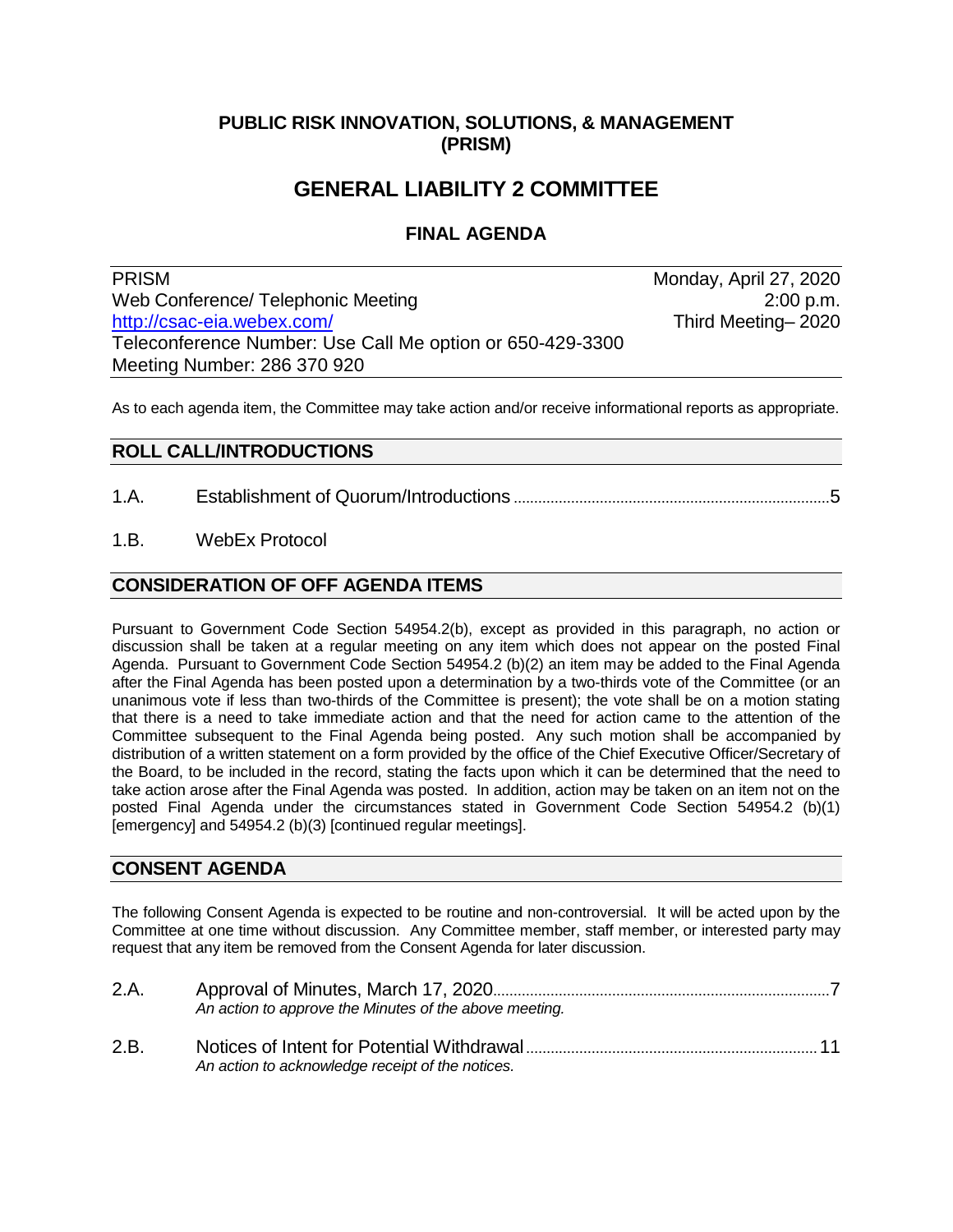| 2.C. | An action to acknowledge receipt of the report.                                                                                                                                                      |
|------|------------------------------------------------------------------------------------------------------------------------------------------------------------------------------------------------------|
| 2.D. | An action to acknowledge receipt of the claims audits.                                                                                                                                               |
|      | <b>GENERAL BUSINESS</b>                                                                                                                                                                              |
| 3.A. | An action to approve the 2020/21 renewal terms.                                                                                                                                                      |
| 3.B. | Increase Program Limit on Optional Basis to Replace OEL (Alliant)  16<br>An action to approve the increase of the Program limit.                                                                     |
| 3.C. | An action to approve the 2020/21 GL2 Program's premium allocation.                                                                                                                                   |
| 3.D. | Proposed Revisions to the GL2 Memorandum of Coverage (MOC) (Heather)  20<br>An action to approve the proposed revisions to the GL2 Program's MOC.                                                    |
| 3.E. | An action to decide whether to accept tenders from members, budget additional money to<br>associate defense counsel into cases, and delegate authority to the CRC2 to make association<br>decisions. |
| 3.F. | An action to approve the renewal of the GL Auditor Contracts. .                                                                                                                                      |

## **PUBLIC COMMENT**

This portion of the agenda is reserved for members of the general public to address the Committee on any matter not on this agenda that is under the jurisdiction of the Committee.

## **FUTURE MEETINGS**

4.A. Meeting Schedule ...................................................................................................................57 *An action to approve the proposed 2020 Meeting Schedule.*

| <b>Date</b>                                             | Time | Location                  | <b>Tentatively "Set</b><br>Items" |
|---------------------------------------------------------|------|---------------------------|-----------------------------------|
| Thursday, June 18, 2020                                 |      | 10:00 a.m.   PRISM Office | <b>General Business</b>           |
| Wednesday, October 14, 2020   10:00 a.m.   PRISM Office |      |                           | <b>General Business</b>           |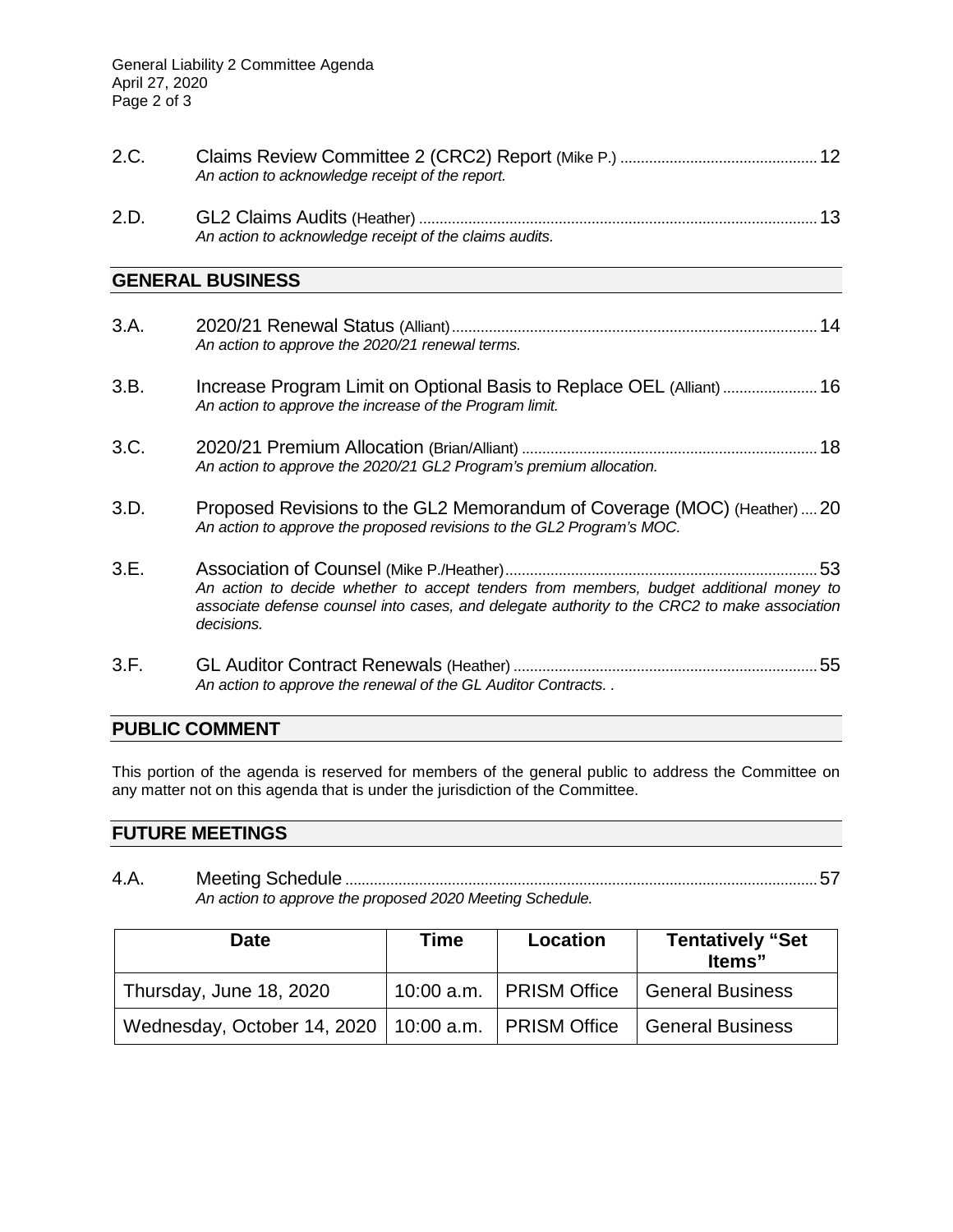Pending the Committee's approval, the next scheduled meeting will be held on *Thursday, June 18, 2020,* at *10:00 a.m.*, at the *PRISM office in Folsom.* However, there is a chance that the scheduled in-person meetings will be transitioned to WebEx.

#### **ADJOURNMENT**

*Disability Access: All posted locations for this meeting are wheelchair accessible and disabled parking is available. If you are a person with a disability and you need disability-related modifications or accommodations to participate in this meeting, please contact the Meeting Planner at (916) 850-7300 or (916) 850-7800 (fax). Requests for such modifications or accommodations must be made at least two full business days before the start of the meeting.*